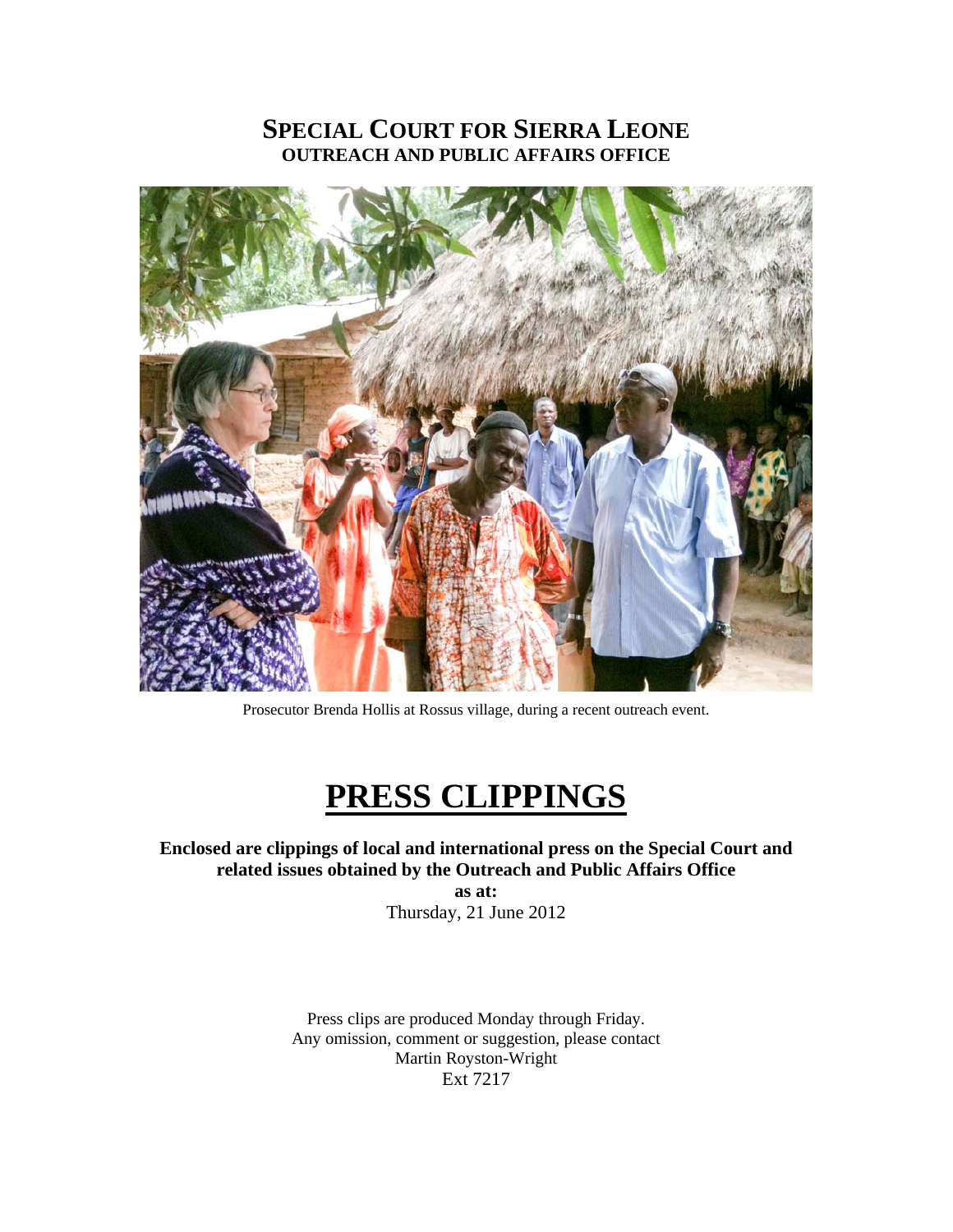| <b>Local News</b>                                                                  |             |
|------------------------------------------------------------------------------------|-------------|
| Special Court Contempt Case Accused Bail Withheld / Awoko Online                   | Page 3      |
| <b>International News</b>                                                          |             |
| 'Let's Teach These Darkies About The Rule of Law' / Spiked-online.Com              | Pages 4-6   |
| Liberia: Lawmaker Backs Calls for War Crimes Court / Heritage                      | Page 7      |
| Senegal: US Urges Action on Chadian Ex-Dictator's Trial / Human Rights Watch       | Pages 8-9   |
| Libya dashes hopes of early release for Australian ICC official / The Guardian     | Pages 10-11 |
| Message to the International Criminal Court's Judges / JoyOnline                   | Pages 12-13 |
| Tanzania: Former Rwanda Army Officer Jailed for Life By ICTR / Tanzania Daily News | Pages 14-15 |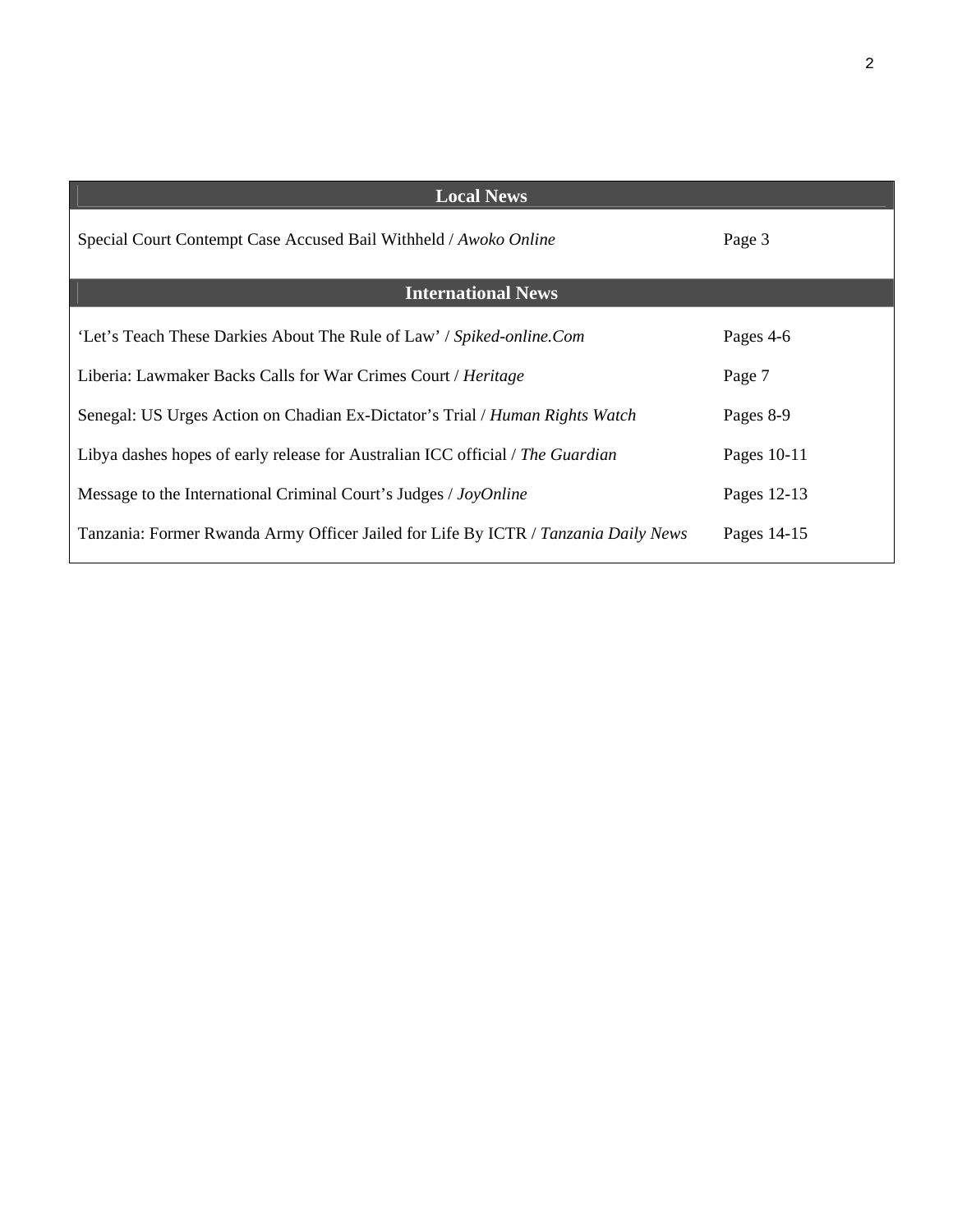### **Special Court contempt case Accused bail withheld**

Despite the serious and persuasive plea made by Defence Counsel, Melron Nicole-Wilson on behalf of his client Hassan Papa Bangura in the contempt case at the Special Court for Sierra Leone, the Defendant's bail was withheld by the presiding Judge, Teresa Doherty.

In his plea for bail, Lawyer Nicole-Wilson submitted that the accused has adhered to all the calls by the trial as he has always made himself available to the court whenever he was needed, noting that the accused does not have any document to facilitate his movement out of the country since he submitted his only document to the court.

The Defence Counsel further submitted that the accused, Hassan Papa Bangura has moved away from his military past to now become a successful businessman, the sole proprietor of his business and a family man. He pleaded that if he continues to be detained it will cause an adverse effect on his business and family.

On the issue for his detention that he interfered with a Witness 334, Lawyer Nicole-Wilson submitted that being that the Special Court is a court of law, such an allegation should be proved by evidence and should not be determined by hear say.

The Prosecutor, Robert Herbst objected to the bail submission on the ground that the accused will continue interfering with the witness which will derail the trial procedures.

In her ruling, Justice Doherty stated notwithstanding the very strong and effective plea made by the Defence Counsel, she was still not prepared to reinstate the bail. She therefore ruled, "I am therefore not admitting that bail today."

The accused in the contempt case are AFRC convicts, Bazzy Kamara and Santigie Borbor Kanu, aka "Five-Five along with Hassan Papa Bangura, aka "Bomblast" and Samuel Kargbo, aka "Sammy Ragga. The four were indicted last year on two counts of trying to bribe a witness to recant testimony given during the AFRC trial. Kamara faces an additional count of knowingly disclosing the name of a protected witness.

By Betty Milton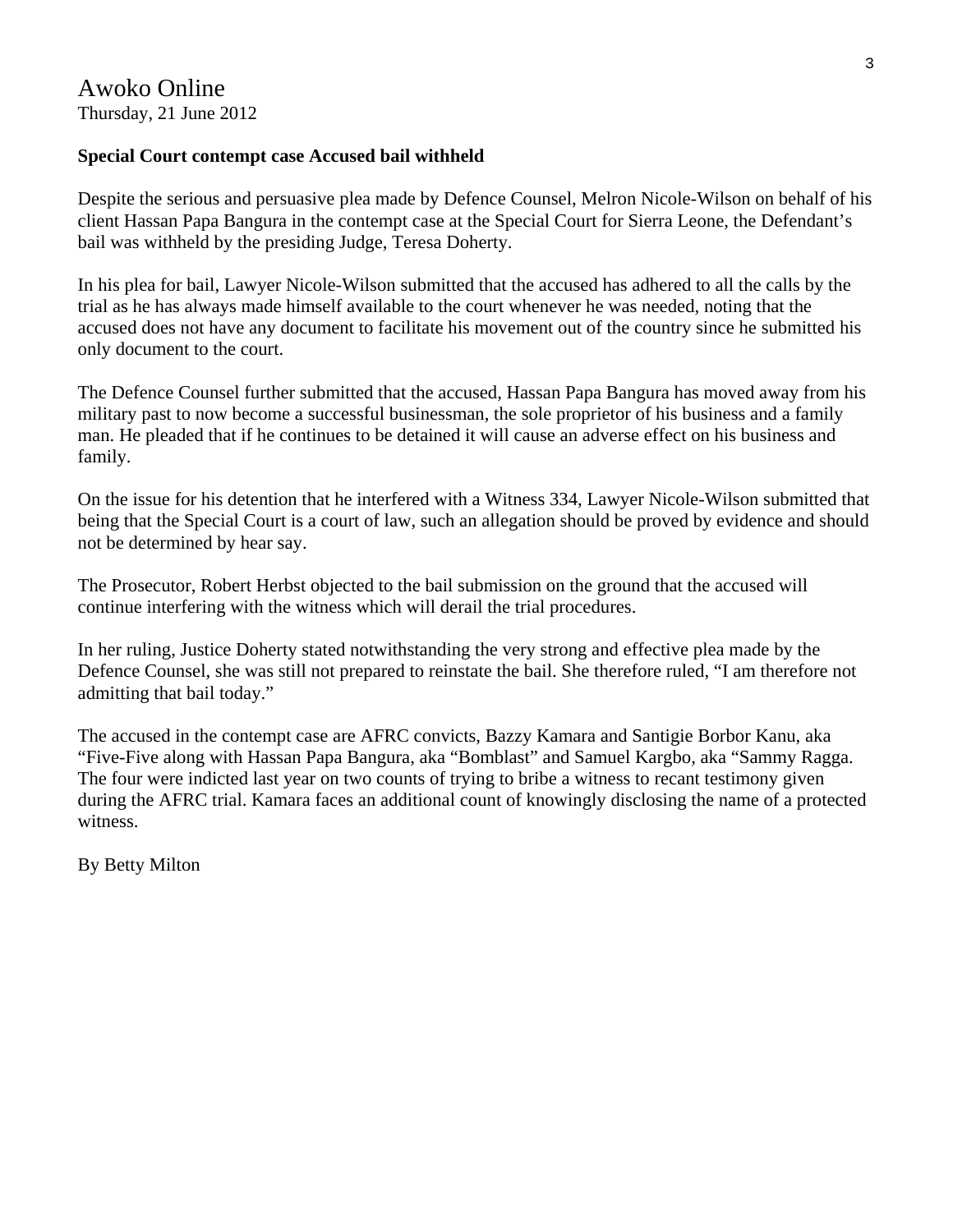### Spiked-online.Com Tuesday, 19 June 2012

### **'Let's teach these darkies about the rule of law'**

Tim Black

Courtenay Griffiths, lead counsel for ex-Liberian president Charles Taylor, tells spiked about the racial bias in international criminal justice.

We're midway through a debate on the future of the International Criminal Court (ICC), and Courtenay Griffiths QC is almost bristling. An audience member at the London conference has questioned whether Griffiths' criticism of the international criminal-justice system is tantamount to defending impunity. 'My critique is based on my love and respect for the law', counters Griffiths, 'and my disgust at the way in which international criminal justice is currently being practised'.

'Africa has suffered enough', he continues, 'from the atrocities committed by its own people - and I'm old enough to remember Emperor Bokassa. So yes, there is a need for an end to impunity. But in my mind, the push against impunity has to come from African people themselves, from the bottom up. The idea that the white man comes to Africa as he did during the nineteenth century - bearing the White Man's Burden - to bring the benefits of international justice to black people… I reject that totally. It's for black people to do it for themselves in Africa. That's the start [of an end to impunity].'

Griffiths is well placed to deliver such a criticism. For the past five years he has been working at the heart of the international criminal-justice system in his role as the lead defence counsel for Charles Taylor, the ex-president of Liberia. It's fair to say that the recent and long-awaited decision of the Special Court of Sierra Leone (an offshoot of the ICC) to find Taylor guilty of helping the Revolutionary United Front commit war crimes in Sierra Leone between 1991 and 2002 was not seen by Griffiths as a vindication of international justice. Rather, it was further proof of its double standards.

'So Taylor was convicted of aiding and abetting combatant forces in a neighbouring country knowing that they were committing atrocities', Griffiths tells the audience. 'Help me here. What was the US doing with the Contras in Nicaragua? What did Kissinger do with the Indonesians in East Timor? I am not arguing here that because of that Taylor should not have stood trial. But when I went to university to study law I was told that whether you're a princess or prostitute, whether you're the president of the United States or the president of Liberia, the law should be above you.'

After the debate, I sit down with Griffiths to interview him. And it quickly becomes clear how thoroughgoing is his critique of the ICC. 'There's a new scramble for Africa going on at this point in the twentieth-first century', he tells me. 'And I think the West is seeking to use the tool of international criminal law to facilitate its penetration into that market. It seems somewhat coincidental that in virtually every situation where the ICC has intervened, a major economic interest is at stake. Darfur – there just happened to be oil. In northern Uganda and the great lakes region - they've discovered oil there. In Libya, [ex-British prime minister Tony] Blair made some major deals for oil there before Gaddafi was killed. Congo – one of the most minerally rich countries on the planet, a place where certain rare minerals used in mobile phones and laptops can only be found. Why only in those places? Why not in Zimbabwe? The West has long trumpeted what an ogre [President Robert] Mugabe is. So why not Zimbabwe?'

There is a whiff of conspiracy theory about this sort of quasi-economic determinism. After all, there must be easier ways for Western nations and interests to go about obtaining access to, and control over, Africabased resources than interminable war-crimes trials. But Griffiths' understanding is far subtler than this. To reverse the anti-war slogan of the Iraq War era, in his view it is not all about the oil. He also recognises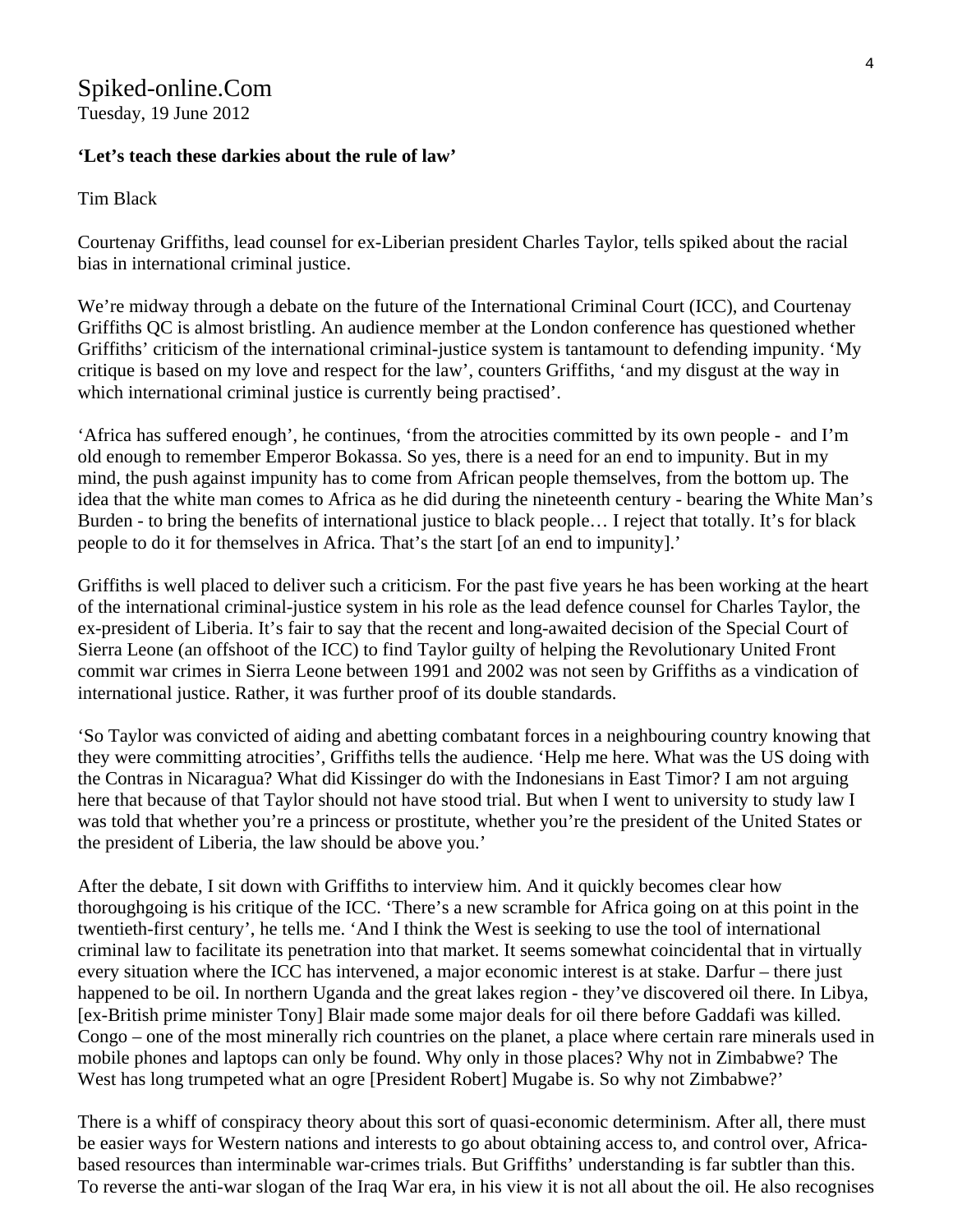that international criminal law is being used as a means for the West to show and justify its authority, to furnish its existence with the appearance of moral purpose. It is not mere coincidence that the roots of the ICC are found in that strange moment of triumphalism and disorientation after the end of the Cold War. The ICC's forerunner, the International Criminal Tribunal for the Former Yugoslavia (ICTY) established in 1993, met an extant need for Western states, a need for a justifying purpose, for a political raison d'être to replace the dead Red menace.

'I think you have to look at the historical juncture in which that tribunal was set up', Griffiths explains. 'It was shortly after the fall of the Berlin Wall and a resurgent West, led by neocons in Britain and the US, were beginning to flex their muscles on the global stage. I recall a speech Blair made in Chicago [Doctrine of the International Community, 1999], in which he effectively said that there can be no boundaries to capitalism now. Nobody has the luxury of hiding behind their national borders, he was saying. And it seems to me that Yugoslavia was the first situation the West had, after the fall of the Berlin Wall, to flex their muscles on an international level. That then became the template, to my mind, for what has happened since.'

When it comes to the ICC proper, however, there is the added dimension of what Griffiths calls the 'historical relationship between the West and Africa'. In effect, the West's 'persistent idea of Africa being the Dark Continent, uncivilised' provides the perfect stage for Western nations, through the ICC, to demonstrate their moral superiority. International criminal justice as it stands, Griffiths explains, 'is in part… a civilising mission by the West. "Let's teach these darkies about the rule of law." I find this quite offensive, as if Africans don't understand what this rule of law is all about unless told and taught by the West.'

The colonial underpinnings of international criminal justice are hardly hidden. In its 10-year history, the ICC itself has only opened investigations into seven countries: the Democratic Republic of Congo, Uganda, the Central African Republic, Darfur/Sudan, Kenya, Libya and the Ivory Coast. All, of course, in Africa. Little wonder that international justice has long suffered from accusations of bias. As then British foreign secretary Robin Cook said of the ICTY in 2000, 'If I may say so, this is not a court set up to bring to book prime ministers of the United Kingdom or presidents of the United States.'

And yet, despite the fact that its focus is almost entirely on 'the Dark Continent', few in the West are willing to face up to the fundamental inequality of international law. All of which is a little puzzling. Those who get themselves into a froth over the 'unwitting' racial connotations of words, and who wear human rights as a badge of honour, are willing to stick by an institution that routinely singles out black people for selective punishment. Yes, its advocates are defensive, noting that the application of international justice has been far from universal. But, as leading human-rights lawyer Geoffrey Robertson said last year, when the ICC announced its indictment of Colonel Gaddafi, 'the ICC is a good thing and a necessary institution to have and to develop'.

I ask Griffiths why he thinks this liberal hypocrisy persists. 'I think that's because, however deceitful an idea is, it will always catch on if there is truth at one level in it', he answers. 'And the truth is that Africa has suffered more wars and more destruction than most other continents over the last 50 years. So there is a need for an end to impunity in Africa. But it's the way the West is going about it in a selective fashion. A selectivity of denunciation, a selectivity of investigation, a selectivity of prosecution, and even within Africa, a selectivity of indictment. Everyone knows, for example, that [Rwandan president Paul] Kagame and [Ugandan president Yoweri] Musaveni have got their hands covered in blood in eastern Congo. But the West is never going to go after them because they're Western allies.'

There are limits to this critique of international law, however bracing and insightful it is. It assumes that the main problem is simply that international law is too partial, too selective. But would everything be okay if international law was genuinely universal? Would everything be hunky-dory if there really did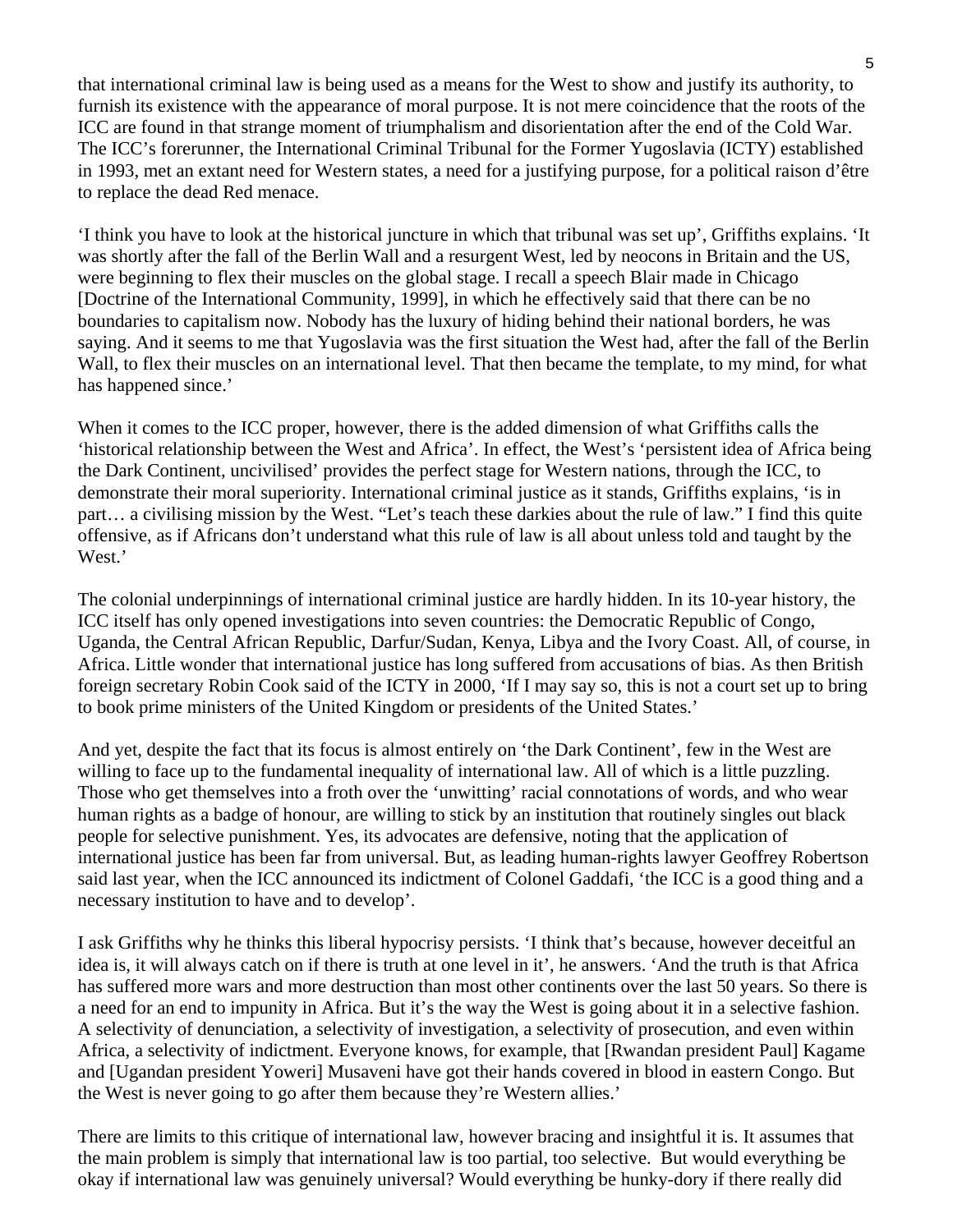exist arbiters sitting high above human affairs capable of administering justice impartially and without selectivity? In short, would it be okay if Bush and Blair were tried at the ICC, too?

The problem with this thinking is that it is excessively legalistic. It assumes that the law is the answer to all problems, all conflicts, all struggles, no matter how bitter, how entrenched. Yet many struggles and conflicts, both within and between nations, exist precisely because law, and the possibility of a legal settlement, has broken down. They are complex, messy, political struggles. They are post-law, not prelaw. They are not conflicts simply awaiting the distinctly white knights of international justice to show them the way. Griffiths says he agrees. 'Court isn't necessarily, even though I'm a lawyer, the best way to deal with some of these conflicts', he tells me. 'They have social, economic and political roots, which the use of the law is never going to address.'

It seems clear that we shouldn't just be facing up to the limits of the ICC. We need to recognise that the whole project of international criminal justice is flawed. Griffiths' critique of these institutions is a very good starting point for asking how lawyers came to be the moral arbiters of international affairs – especially the affairs of 'darkies'.

*Tim Black is senior writer at spiked.*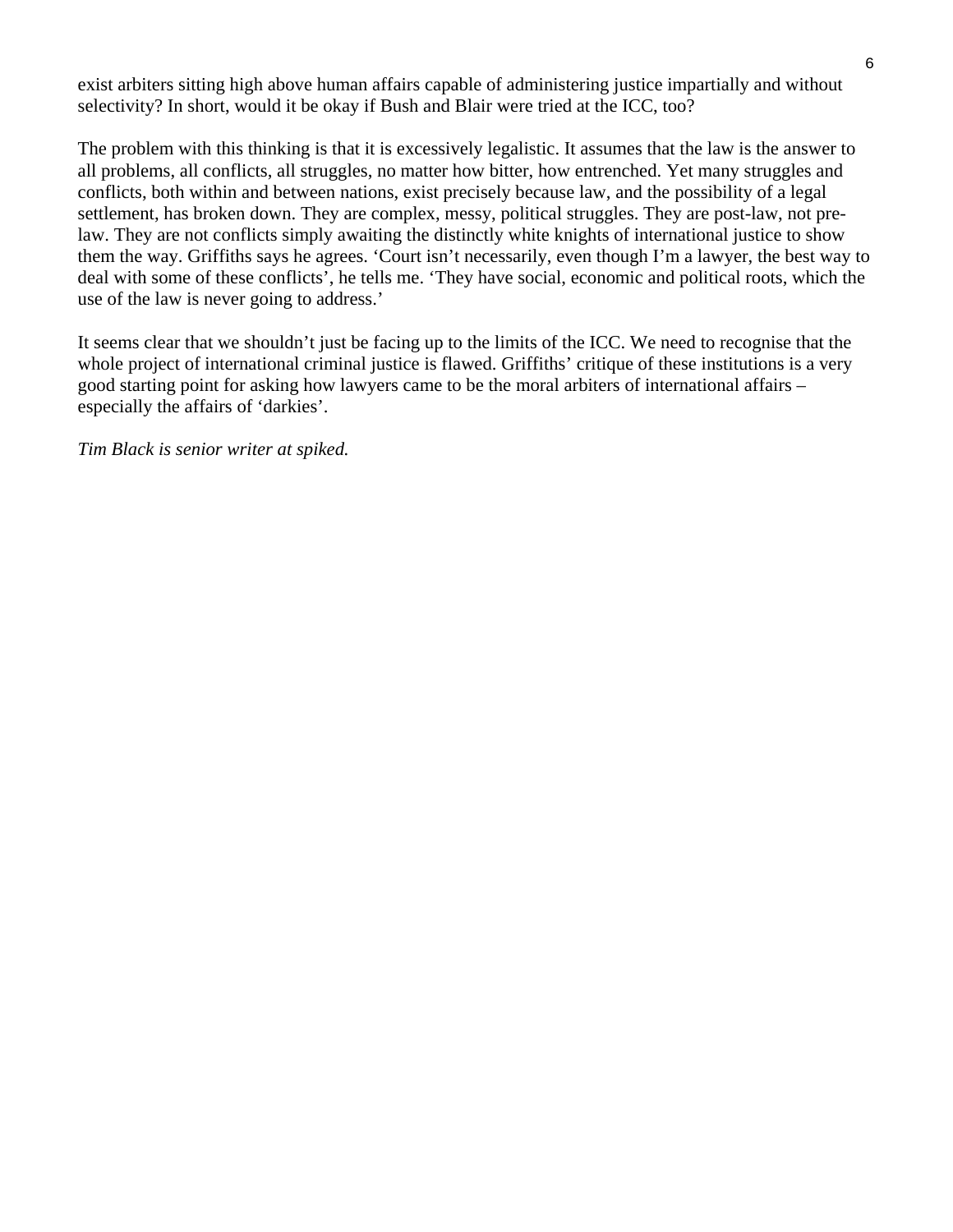## Heritage (Monrovia)

Wednesday, 20 June 2012

### **Liberia: Lawmaker Backs Calls for War Crimes Court**

#### By Emmanuel Weedee

Grand Bassa County District #4 Representative has backed calls for the establishment of a war crimes court in Liberia. Representative Baron Brown said the establishment of a war crimes court would deter people from supporting or waging war on the country. Of late, there have been persistent calls by some Liberians regarding the establishment of the war crimes court in the country. On the other hand, there other Liberians who are against the establishment of a war crimes court in the country.

Those advocating for the establishment of the court are of the views that it is very necessary. For the Liberians against it, argued that the erstwhile Accra Peace Accord, which led to the formation of the Transitional Government, called for the setting up of a Truth and Reconciliation Commission (TRC) rather than establishment of a war crimes court.

Quoting Article Two (2) of the Liberian Constitution, Rep. Brown contended that the Accra Peace Accord is not above the Constitution. The Constitution is the organic law of the country. In a chat with this paper Tuesday, June 19, 2012, the Grand Bassa lawmaker further contended that no other laws or treaties are supreme over the Constitution.

Hear Rep. Brown: "I strongly feel that the war crimes court is necessary to be established here. This will serve as deterrence for people waging or supporting war against this country."

"Our former leader, Mr. Charles Taylor was sentenced 50 years in jail for aiding and abating war in neighboring Sierra Leone. Now, what happens to those who aided and abated war here? Should they go scot free? I say this is very unfair for us," he continued.

Speaking further, Rep. Brown averred that President Ellen Johnson-Sirleaf has consistently failed to implement important portion of the TRC recommendations.

He among other things added that Section (44) of the TRC states that the President should make quarterly report to the Legislature to disclose to it (Legislature) which portion of the recommendations have been implemented or will be implemented at what time.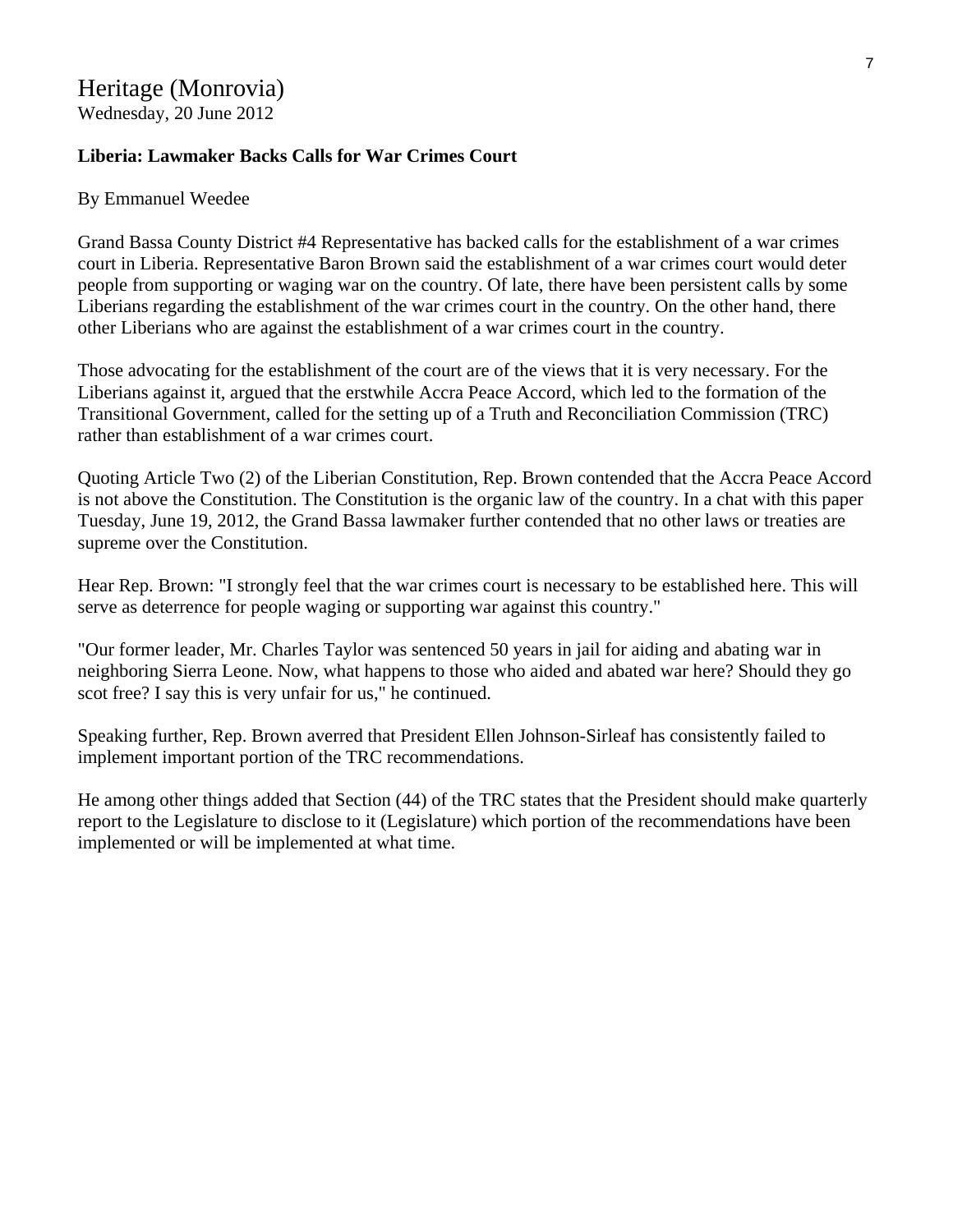### Human Rights Watch

Thursday, 20 June 2012

#### **Senegal: US Urges Action on Chadian Ex-Dictator's Trial**

Clinton Says Hissène Habré's "Victims Deserve Justice and Their Day in Court"

A new report from US Secretary of State Hillary Clinton noting Senegal's continued failure to bring former Chadian dictator Hissène Habré to justice, vindicates demands that Senegal should swiftly extradite Habré to Belgium to face trial, Human Rights Watch and Chadian victims' groups said today.

In a report made public on June 20, 2012, Secretary Clinton said that, "After 20 years, the victims deserve justice and their day in court." Clinton urged the Senegalese government to take "concrete steps" to prosecute Habré in Senegal or extradite him to Belgium.

Habré is accused of responsibility for thousands of political killings and systematic torture when he ruled Chad from 1982 to 1990. He has been living in exile in Senegal for more than 21 years but has yet to face justice there. Habré is wanted by Belgium on charges of crimes against humanity, war crimes, and torture.

"Hillary Clinton has recognized the suffering of Habré's victims and the need for justice as swiftly as possible," said Jacqueline Moudeïna, lawyer for Habré's victims and the president of the Chadian Association for the Promotion and Defense of Human Rights. "At this stage, the only realistic option for swift justice means Habré's extradition to Belgium, where he can be tried quickly. Otherwise we will be stuck in Senegal for many more years."

In December 2011, while approving US \$50 million in development assistance to Senegal, the US Congress expressed "concern that Hissène Habré has not been extradited for prosecution" and asked the secretary of state to report on "steps taken by the Government of Senegal to assist in bringing Habre to justice." Clinton delivered her report to the Senate Appropriations Committee on June 6.

Clinton urged the Senegalese government to "move quickly" in bringing Habré to justice. "If progress is not forthcoming on efforts to extradite or prosecute, the Department of State will continue to press vigorously for expedient action by Senegal in finally holding Habré to account," Clinton said in the report.

Following Macky Sall's defeat of Abdoulaye Wade in Senegal's presidential elections in March, the new Senegalese government has indicated that it prefers to prosecute Habré in Senegal rather than extradite him to Belgium. However, victims' groups have expressed concern that a trial in Senegal would require several more years and would undoubtedly put justice beyond the reach of more victims, many of whom have already died.

Secretary Clinton's report noted that she had sent a message to Wade, who was then the president, in September 2011 urging a trial in Senegal or extradition to Belgium but that efforts to hold Habré accountable had "effectively stalled." Clinton expressed the hope that the new administration "may help to catalyze action" to bring Habré to justice.

Habré was first indicted in Senegal in 2000. The country's courts said that he could not be tried there, however, so his victims filed a case in Belgium. In September 2005, after four years of investigation, a Belgian judge indicted Habré and Belgium requested his extradition, but a Senegalese court ruled that it lacked jurisdiction to decide on the extradition request.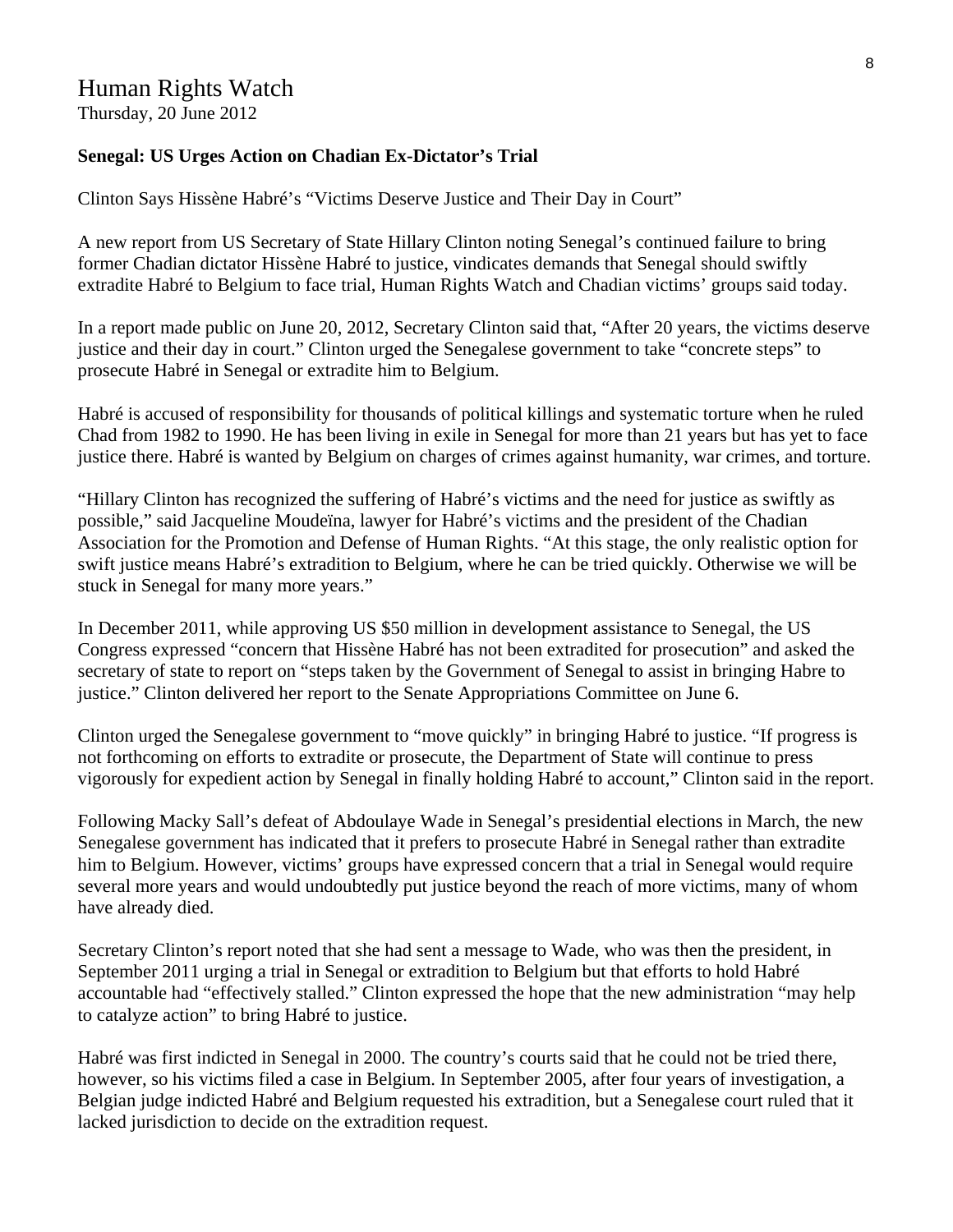Senegal then turned to the African Union (AU), which called on Senegal to prosecute Habré "on behalf of Africa." President Wade accepted the AU mandate, but years of wrangling over the trial budget ensued. In November 2010, the international community pledged €8.6 million (US\$11.4 million) for Habré's trial.

A ruling by the Court of Justice of the Economic Community of West African States (ECOWAS) in November 2010 required trying Habré before a "special ad hoc procedure of an international character." In May 2011, Senegal withdrew from negotiations with the AU over creation of the court.

In July 2011, Senegal threatened to expel Habré to Chad. The Chadian government then announced its support for extraditing Habré to Belgium to face trial.

The International Court of Justice (ICJ) is expected to rule by the end of the year on a suit Belgium filed against Senegal in February 2009, alleging that Senegal has violated the UN Convention against Torture and Other Cruel, Inhuman or Degrading Treatment or Punishment by failing to prosecute Habré or extradite him to Belgium.

Belgium submitted a new extradition request to Senegalese authorities in January 2012 following the dismissal of two earlier requests on technical grounds after the Senegalese government appeared to have failed to transmit the Belgian legal papers intact to the court. The latest extradition request is believed to be in the hands of the Senegalese national prosecutor's office, which has yet to transmit the matter to the courts for adjudication.

Secretary Clinton's report notes the new government's intention to try Habré in Senegal and to comply with the forthcoming decision from the International Court of Justice. The report calls on Senegal not to wait for an ICJ ruling but to move forward quickly with his prosecution in Senegal or his extradition to Belgium.

"Time is running out for the survivors who are dying in growing numbers each year," said Reed Brody, counsel and spokesperson at Human Rights Watch, who has worked with Habré's victims for 13 years. "Belgium offers the most timely and realistic option of ensuring justice for Habré's victims."

Habré was deposed by President Idriss Déby Itno in 1990 and fled to Senegal. His one-party regime was marked by widespread atrocities, including waves of ethnic campaigns and systematic torture. Files of Habré's political police, the Direction de la Documentation et de la Sécurité (DDS), which were discovered by Human Rights Watch in 2001, reveal the names of 1,208 people who were killed or died in detention and 12,321 victims of different human rights violations.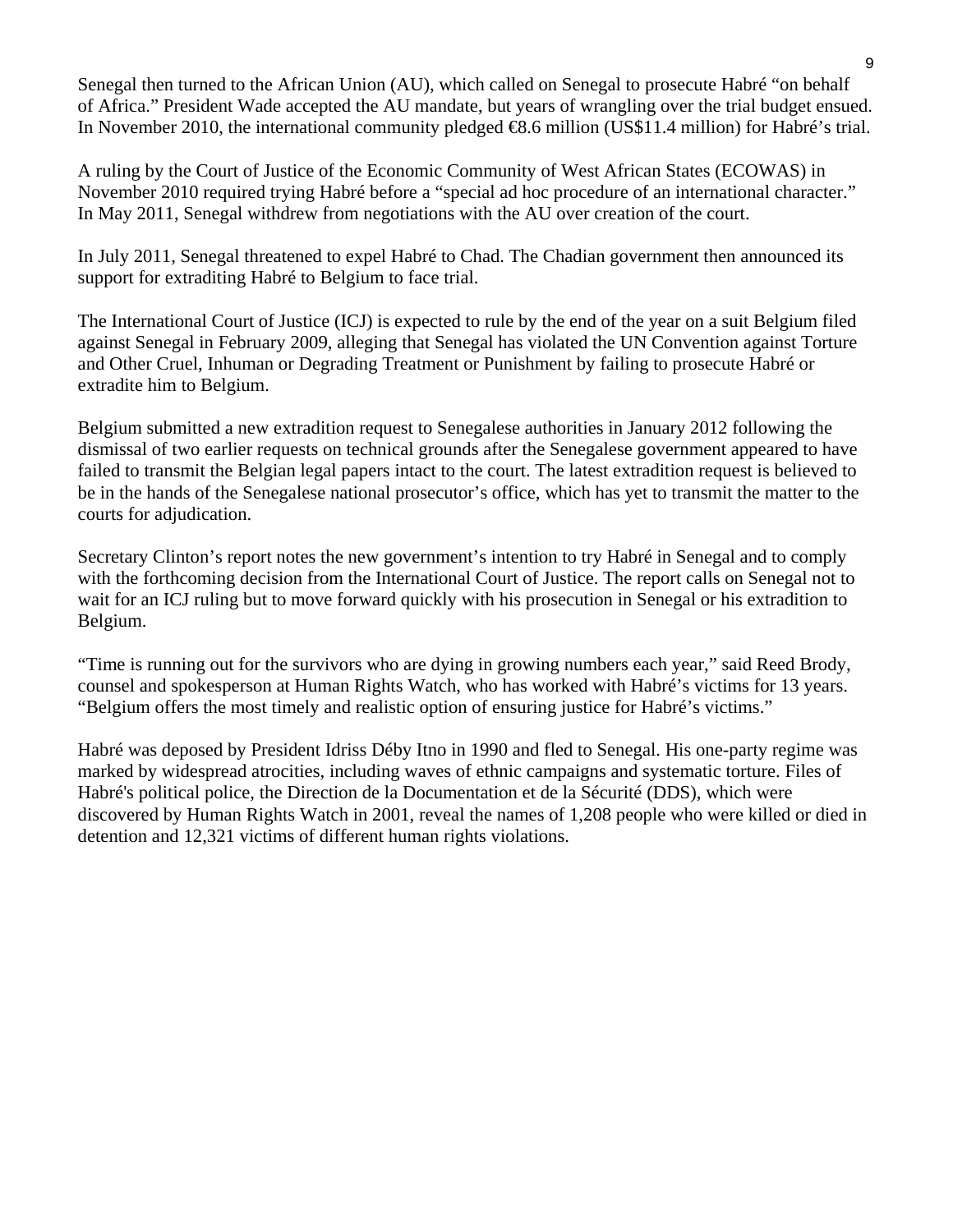### The Guardian Thursday, 21 June 2012

### **Libya dashes hopes of early release for Australian ICC official**

Melinda Taylor is being interrogated over claims documents were passed to Saif al-Islam Gaddafi, says government spokesman



*Melinda Taylor, the Australian ICC official being held in Zintan, Libya, by the town's militia. Photograph: ICC/EPA* 

Libya has begun "interrogating" an official from the international criminal court who it has detained, apparently scuppering a deal for her early release brokered by Australia's foreign minister.

Melinda Taylor, an Australian ICC official, was arrested in the mountain town of Zintan on 7 June after meeting the indicted war crimes suspect Saif al-Islam Gaddafi, who is being held by the town's militia.

Tripoli said on Wednesday night that Taylor, one of four ICC officers who were on an official visit to Libya, had tried to deliver documents to Saif that were not part of her work for the court.

"An interrogation of them is under way," said the Libyan government spokesman Nassar el-Manee. "There is evidence that proves they have breached the law."

Tripoli says the documents represented a "threat to national security", but has given no details.

The decision comes after the Australian foreign minister Robert Carr met Libya's prime minister, Abdulrahim el-Keib, earlier this week, announcing the hope that Taylor would be released if the ICC issued an "apology".

Manee said such an apology would not prevent a criminal case being launched. "They [the ICC] should say: 'We have made a mistake,'" said Manee. "When the interrogation is complete we will explain everything."

Taylor's three colleagues – a Lebanese translator, Russian diplomat and Spanish legal expert – have been told they are free to leave Zintan but have elected to stay with Taylor.

The arrest of Taylor is spiralling into the most serious crisis in the ICC's 10-year history. Never before has one of its officials been arrested and held in detention.

The ICC spokesman Fadi el-Abdallah told the Guardian on Thursday that the court was holding negotiations with the Libyan government, and that Taylor was being held in Zintan incommunicado, with ICC lawyers allowed only one visit to her, on 12 June.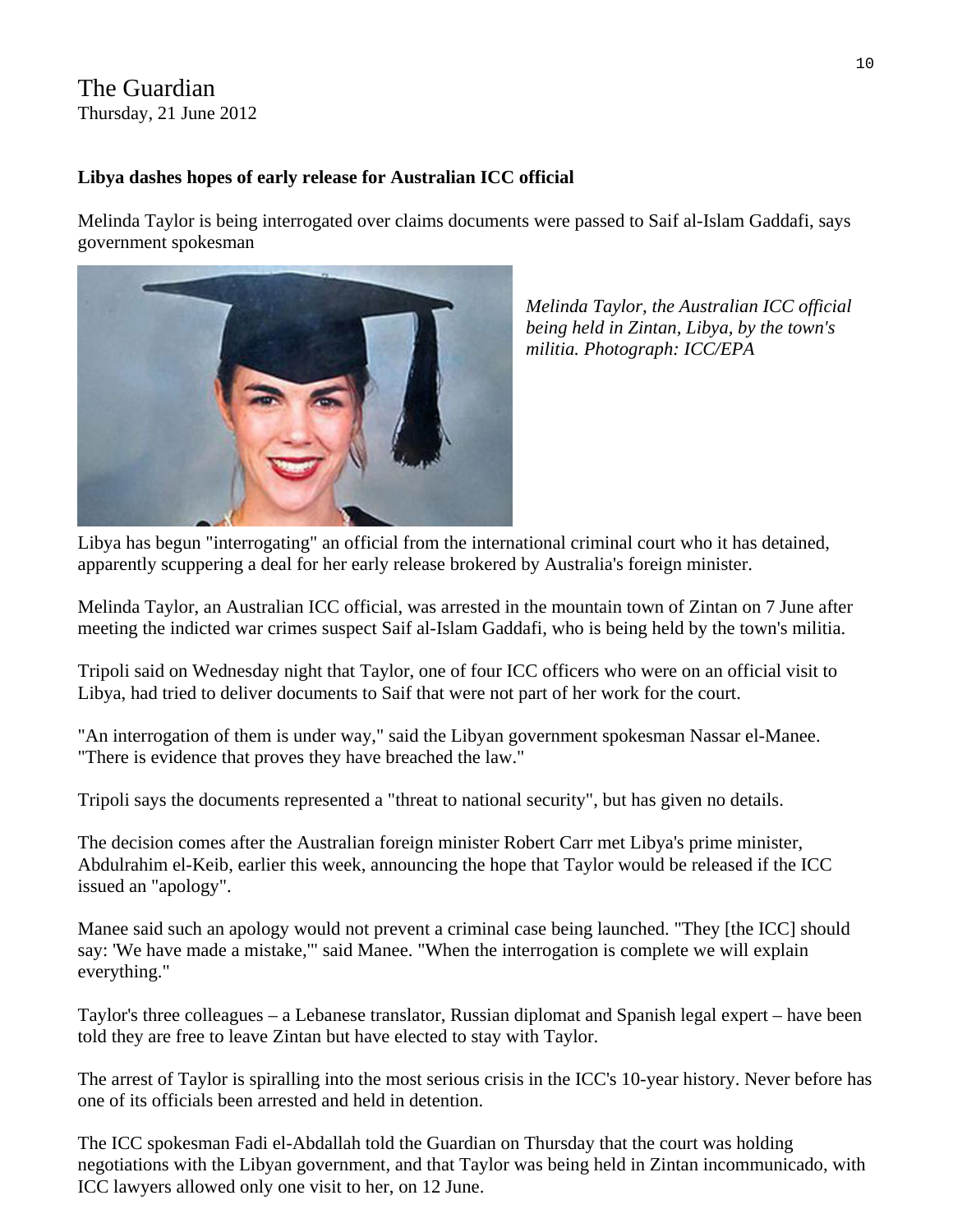"She has immunity like all delegation members," he said. "Libya has the obligation to fully respect obligations in resolution 1970 by the [UN] Security Council."

Carr said earlier this week that Tripoli would be likely to release Taylor if the ICC agreed that Saif could be tried in Libya, rather than The Hague.

But ICC judges can make such a decision only if they are satisfied that Libya, struggling to rebuild a shattered country after last year's civil war, can guarantee Saif al-Islam Gaddafi a fair trial with a fully functioning legal system.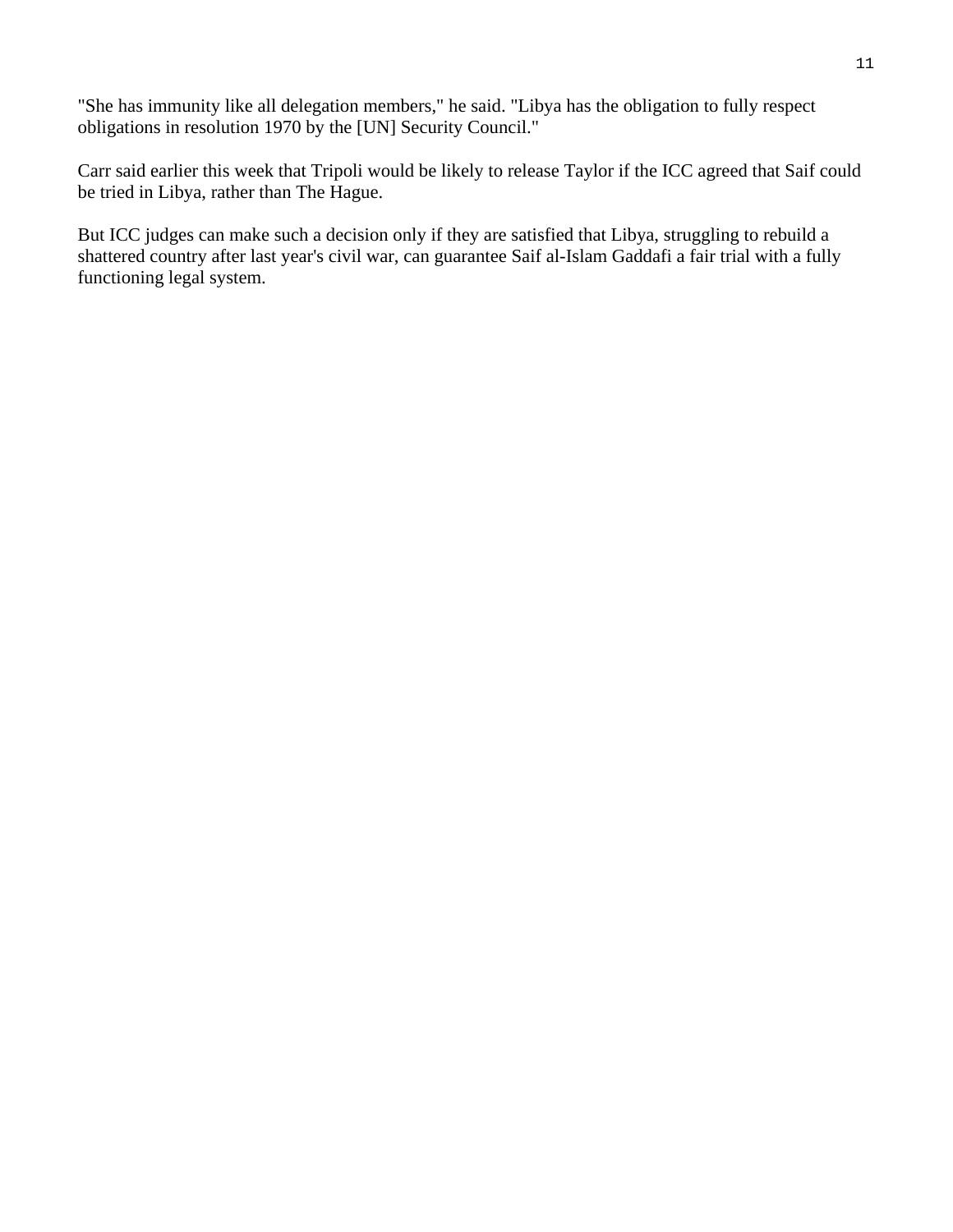### JoyOnline Thursday, 21 June 2012

### **Message to the International Criminal Court's Judges**



*Laurent Gbagbo and wife after their arrest* 

As August 13th 2012 is approaching, the eyes of the world are turning on the International Criminal Court (ICC). But especially on the Court's judges who will deal with the trial of one of the most popular leaders of contemporary Africa, Laurent Gbagbo.

Yes, every single African, be he/she for or against Gbagbo, will be watching every single step of this historical trial.

Dear Honourable judges, as the decision making team, you have to take one of the two paths that are right in front of you; you either have to make history by tackling this trial on the lights of the international laws that each of you have vowed to obey during your oaths or you can simply decide to break your oaths by sticking to the politically motivated decision that previously brought Laurent Gbagbo to The Hague while the true criminals are free and continue to terrorise the inhabitants of Cote d'Ivoire since April, 11th, 2011.

Honourable Judges, peoples of Africa, though poor but being part of the humankind, are watching you with no reaction, but in prayer. Let us not ignore, dear friends, that since Gbagbo was sent to the ICC's custody, Africans have developed a clear perception that the institutions put in place by international community to regulate life in our global integrated society care more for Africa's raw materials than for the welfare of its people.

After an election won by president Gbagbo in November 2010, to justify their military intervention and their will for regime change in Côte d'Ivoire, the community of nuclear nations lead by Sarkozy's France who supported M. Ouattara:

• Promised a peaceful future for all Ivorians under Ouattara's leadership. Today, to live in peace in Cote d'Ivoire and in the sub-region, one must be pro- Ouattara and/or member of his tribe,

• They vowed to help the new head of state put in place a national unity government. Today, 90 % of Ouattara's government ministers are from his tribe or members of RHDP, the political organisation who sponsored him during the second round of the presidential election that he lost.

• They promised a democratically elected and representative National Assembly. Today, the Ivorian National Assembly is 100% pro-Ouattara.

• To obtain the transfer of Laurent Gbagbo to The Hague, M. Ouattara said to the world that this transfer could secure a peaceful parliamentary election and guaranty a successful national reconciliation. Today, only 15% of the national electorate put in place a pro-Ouattara legislative power and the institution in charge of the process of reconciliation has finally realised that there is no way out without Gbagbo free and back in Cote d'Ivoire. M. Konan Banny is on his way to The Hague to meet with president Gbagbo and seek his help to reconcile the ivorians.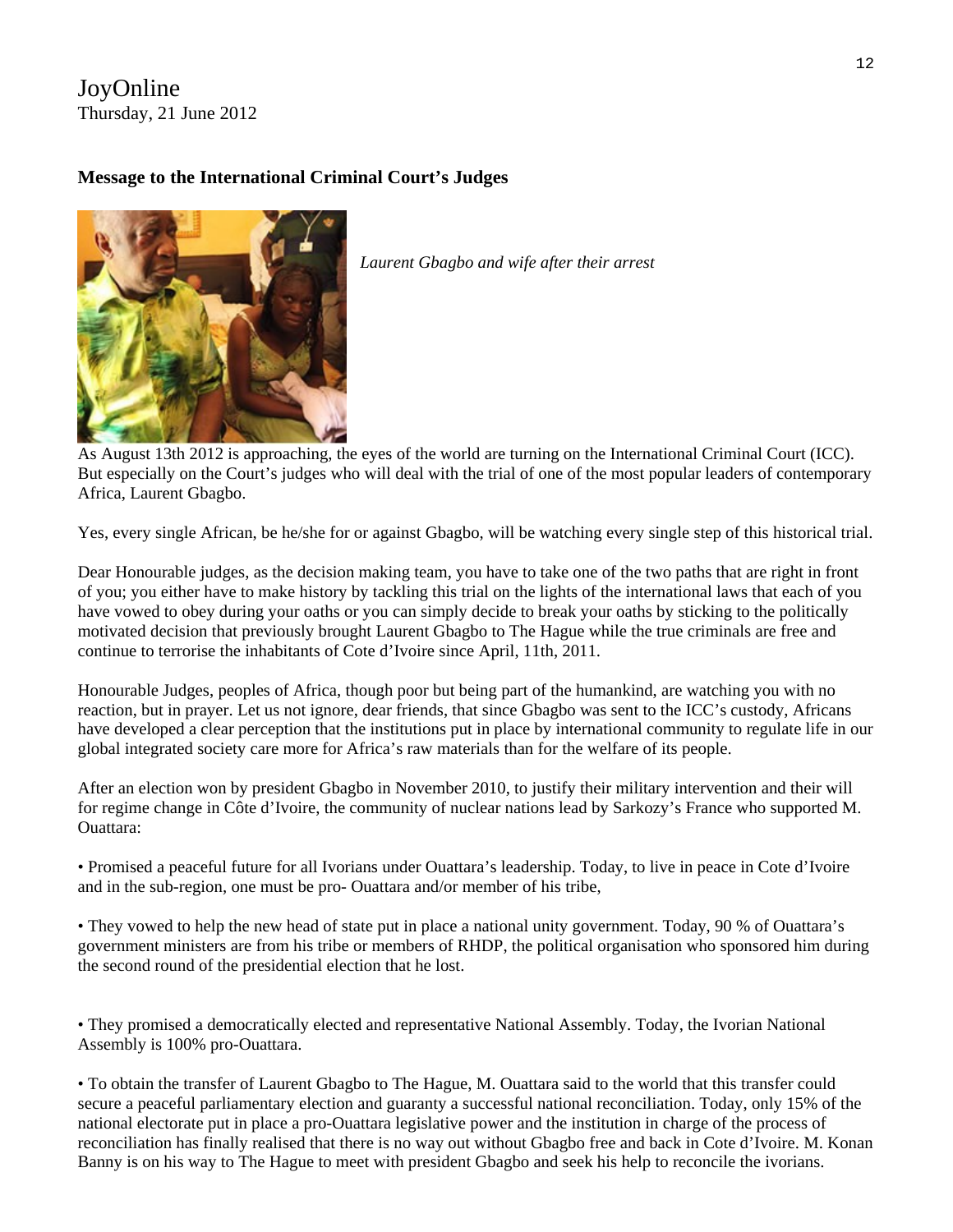In addition, all the institutions in Cote d'Ivoire that make up the state apparatus are 90 % loaded with unqualified civil servants loyal to Ouattara or the members of his tribe.

In lieu of peace and stability that western leaders promised once Ouattara in power, Cote d'Ivoire is today in total chaos. The country has become a real no man's land whose ownership is claimed by citizens of Burkina Faso. Throughout the country, M. Ouattara's militiamen are killing, raping, dispossessing peasants of their lands and plantations and arresting anyone suspected to be hostile to their leader's regime. On a daily basis. And it happens, at home and abroad. In a total impunity. This is the post-Gbagbo's country Ivoirians are living in. This is the paradise we were promised by Ouattara and his allies.

After Ouattara's more than twenty years of lies about the state of our nation, and his first year in power, the world has finally discovered the truth about the 2010 presidential election and known the man. And, therefore, it has understood the real motivation of those who overthrew president Gbagbo and sent him to the International Criminal Court.

This awareness has risen in every African's mind one single question; Is the ICC a judicial weapon put in place by imperialist nations to discipline African leaders and citizens and exploit the continent or a genuine judicial institution that can equally prosecute citizens of the poor and the rich, the strong and the weak nations?

From August 13th, you will have to give Africans and the world a clear and unequivocal response to this important question. It will be a yes or no response. Honourable Judges, with this trial, the credibility of your institution is at stake. And you are fully aware of it.

As independent judges, the pen of history, your history and that of the weaker nations around the world, is in your hand. This is your time and a lifetime occasion to write the golden pages of your own history at a global level. This is your chance to save a nation, Cote d'Ivoire, and give hope to a continent, Africa.

There is no doubt that you are academically well equipped for the mission; you are highly qualified law professionals and the ICC has given you the power to make your own judgment without fear of any reprisal from anyone. This trial will show the all world, including the United Nations, if you have accepted to remain independent or decided to serve as puppets.

As the trial's date is getting closer, what you have to do with courage, determination and dignity, if we may say that, is to get ready to show the world that you are free from any political ties and can say the law without fear of losing your jobs. In president Gbagbo's case, there is no hiding place for those corrupt law professionals who are always ready to give politically motivated verdicts to please western powers or protect their interests.

The forthcoming case is empty of any serious accusations backed with proves that can lead to any charges against the elected president of Cote d'Ivoire, Laurent Gbagbo. And you know it. A free and fare trial in this case can only lead to the release of president Gbagbo. And the world knows it.

If you hold this case with professionalism, I can guaranty you that you all will become heroes for weaker nations and peoples and the ICC, your institution, will gain in credibility before Africans. And most importantly, when president Gbagbo will walk free, Côte d'Ivoire will regain peace and stability and this will pave the way to the country's development.

This victory will not be seen by Gbagbo as his own victory, not even that of the millions of his supporters to whom he is grateful and he cherishes. This historical victory that you also will have made possible will be that of the future of the Ivorian nation. Honourables judges, as the people of Africa and weaker nations around the world are watching, the choice is yours.

May God Almighty bless you all while you are taking the right decision.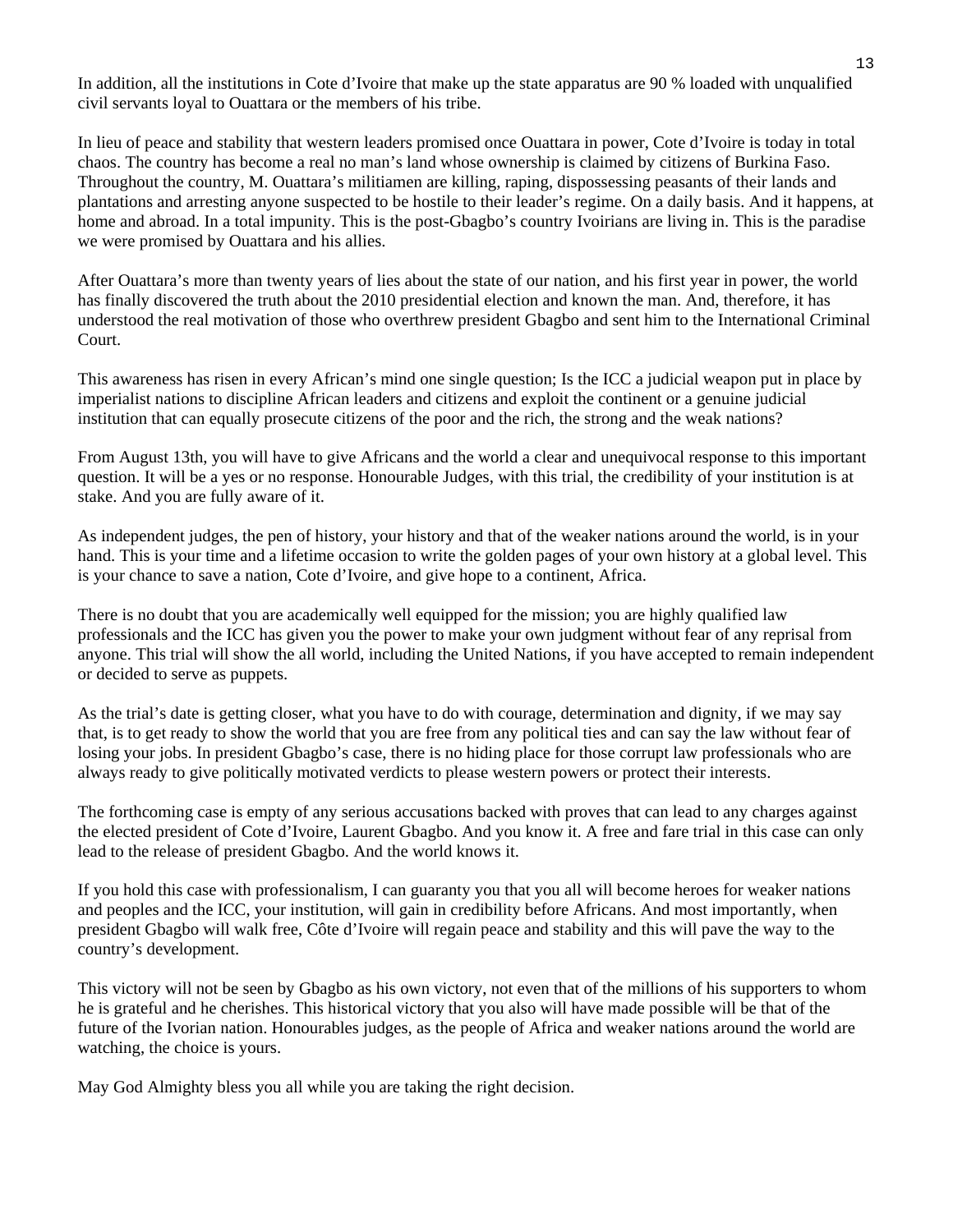Wednesday, 20 June 2012

#### **Tanzania: Former Rwanda Army Officer Jailed for Life By ICTR**

#### By Faustine Kapama

Arusha — THE International Criminal Tribunal for Rwanda (ICTR) yesterday sentenced to life imprisonment former Rwandan military officer, Captain Ildephonse Nizeyimana, for his role in the 1994 genocide, including the killings of Rosalie Gicanda, the last Tutsi queen of Rwanda.

A panel of judges convicted the ex-Rwandan military officer of genocide, crimes against humanity (extermination and murder) and war crimes (murder) for ordering and planning massacres of several individuals at various locations in Burate prefecture, South Rwanda, mainly in April 1994.

"Having considered the gravity of the crimes for which Nizeyimana has been convicted as well as all the aggravating and mitigating circumstances, the Chamber sentences Ildephonse Nizeyimana to life imprisonment," presiding Judge Lee Muthoga pronounced. Apart from the Tutsi queen, other victims of the massacres include civilians who took refuge at Cyahinda Parish, where thousands of Tutsis were killed on April 18, 1994 and a Rwandan professor Pierre Claver Karenzi.

"Nizeyimana is responsible for all these crimes through his participation in basic joint criminal enterprise," the judges concluded. The judges rejected the defence of alibi advanced by Nizeyimana that as of April 20 and 22, 1994 and later from April 26 to the end of May, 1994, he was not in Butare.

"The alibi is not credible and does not call into question Nizeyimana's involvement," they ruled. After delivery of the judgment, Nizeyimana's Lead Counsel, John Philpot, was quick to react, "Of course we are going to appeal, but that is not the point. The point is that the Trial (Chamber) misapprehended the evidence which was mostly from the people organised from Rwanda ."

He went on, "Our client was a good fighter, a good soldier who was defending his country from an invasion and was absent when most of these things (attacks) happened." In the indictment, the prosecution had alleged that Nizeyimana was second in command, in charge of intelligence and military operations at the Non-Commissioned Officers School (ESO) in Butare, a town full of scholars in Rwanda.

Nizeyimana was born on October 5, 1963 in Mutura Commune, Gisenyi prefecture in Northwest Rwanda from Athanase Masiha, his father and Madeleine Mashavu, his mother. After completing primary school, he studied first at Inyemeramihigo College in Gisenyi and then at the Musanze School of Sciences in Ruhengeri, also in North Rwanda.

After finishing the studies in July 1983, he went to the Senior Military Academy (ESM) in Kigali. Before completing his studies at ESM, Nizeyimana obtained a scholarship to study in Germany and on his return, he went directly to work at ESO. He fled Rwanda in July 1994 to the neighbouring Democratic Republic of Congo (DRC).

Between July 1994 and November 1996, Nizeyimana lived in Kashusha refugee camp in South Kivu . After the camp was dismantled in 1996, he left for the eastern town of Goma, where he reportedly ran a small business of a local brew bar. But later he decide to leave for Nairobi, Kenya, via Uganda but on his way, without knowing the Interpol were tracking him, he was arrested in a hotel in Uganda on October 5, 2009.

He was transferred to the UN Detention facility in Arusha , Tanzania the following day, where he met his colleagues, including his namesake, Lieutenant Ildephonse Hategekimana, the former in charge of the small military camp of Ngoma, in Butare, popularly known as scholar's town.

Hategekimana is currently serving life imprisonment sentence for his role in the 1994 Tutsi genocide. Late American historian Alison des Forges writes in her book Leave None to Tell the Story, published in 1999 about